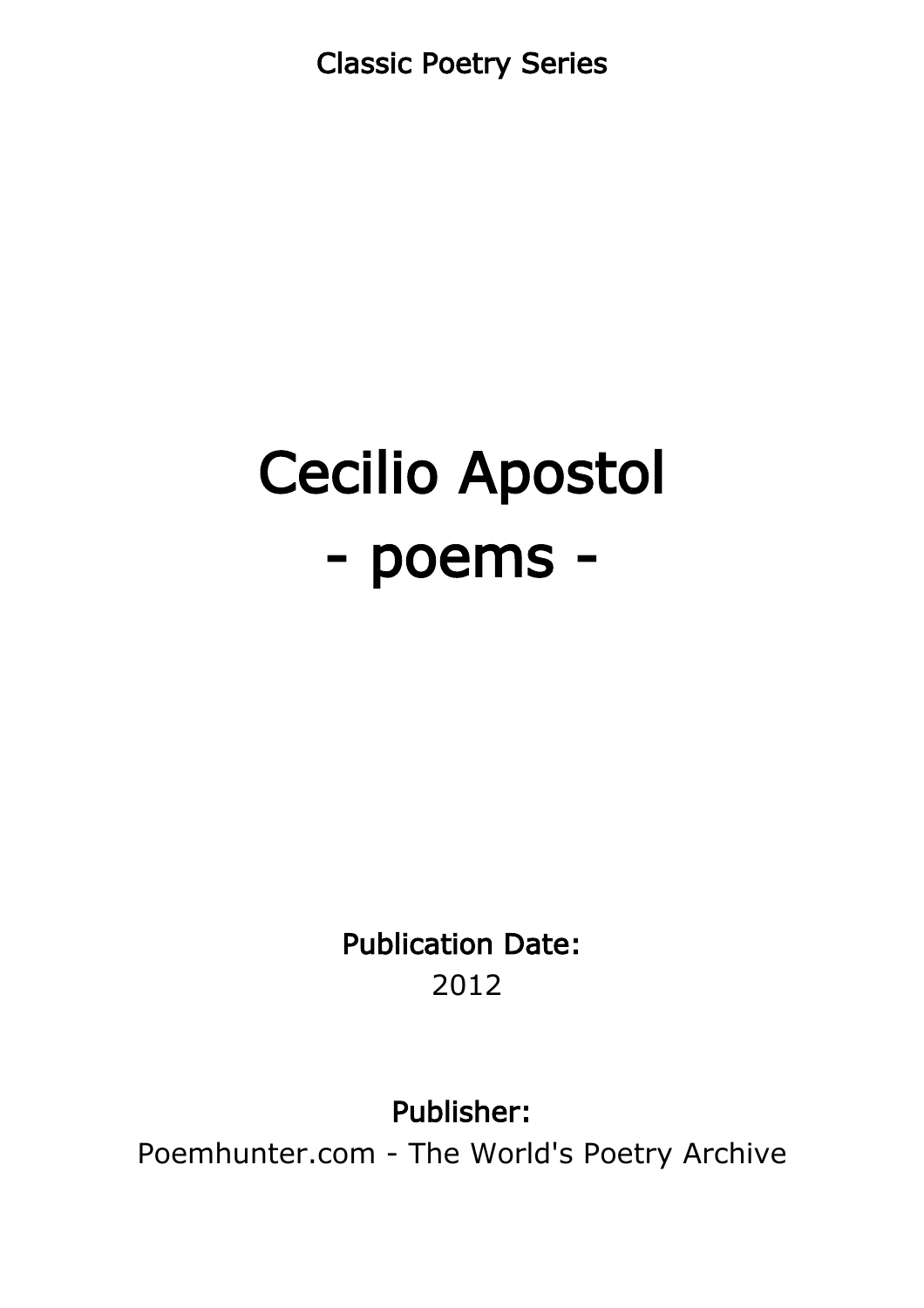## Cecilio Apostol(22 November 1877 - 8 September 1938)

A patriot by sentiment, a lawyer by profession, and a man of letters by avocation, Cecilio Apostol was a colossus in Spanish-Filipino poetry. He was recognized not only in the Philippines but also throughout the Hispanic world as "the greatest Filipino epic poet writing in Spanish." According to Claro M. Recto, Apostol was "the greatest writer of both prose and poetry."

He was born in Sta. Cruz Manila on November 22, 1877, to Jose P. Apostol and Marcelina de los Reyes. He began writing poems as early as when he was in the third grade. In school programs, he used to declaim verses that he himself wrote. Aside from poetry, he loved art. At home and in school, he used to paint landscapes, flowers, birds and people. His first published poem was El Terror de los Mares Indicos in El Comercio. After his elementary education, he enrolled at the Ateneo Municipal where he obtained his Bachelor of Arts degree in 1894. He later took up law at the University of Santo Tomas. However, he joined the Revolution in 1896 before finishing his law also joined the editorial staff of the newspaper, La Independencia, and used either Catulo or Isagani as his pen peace was restored, he continued his journalistic carrer and worked in various newspapers, such as La Fraternidad, La Democrecia, La Patria, and El Renocimiento. Finishing his law studies after the Revolution, he passed the bar and was appointed assistant fiscal of Manila in 1908.

During his spare time, he dedicated himself to poetry, painting and linguistics. He learned several foreign languages, translated Bonifacio's Decalogue into French and the Ilocano epic Lam-ang into Spanish. Apostol's patriotic poem, Mi Raza, won first prize in the national literary contest sponsored by the Club International in 1902. In it he demonstrated evidence of his supremacy over all Filipino poets in Spanish. His poetical masterpiece A Rizal (To Rizal), is still unsurpassed in epic sweep and patriotic fire. The poems of Apostol have been compiled by Professor Jaime C. de Veyra and published under the title Pentelicas (Manila, 1941). Included in this collection are: Al Heroe Nacional, Mi Raza, A La Bandera, La Siesta, Sobre El Plinto (dedicated to Mabini), Paisaie Filipino, A Emilio Jacinto, Los Martires Anonimos de la Pairia, and El Solo de la Independencia.

Apostol's fame was acclaimed in practically all Spanish-speaking countries of the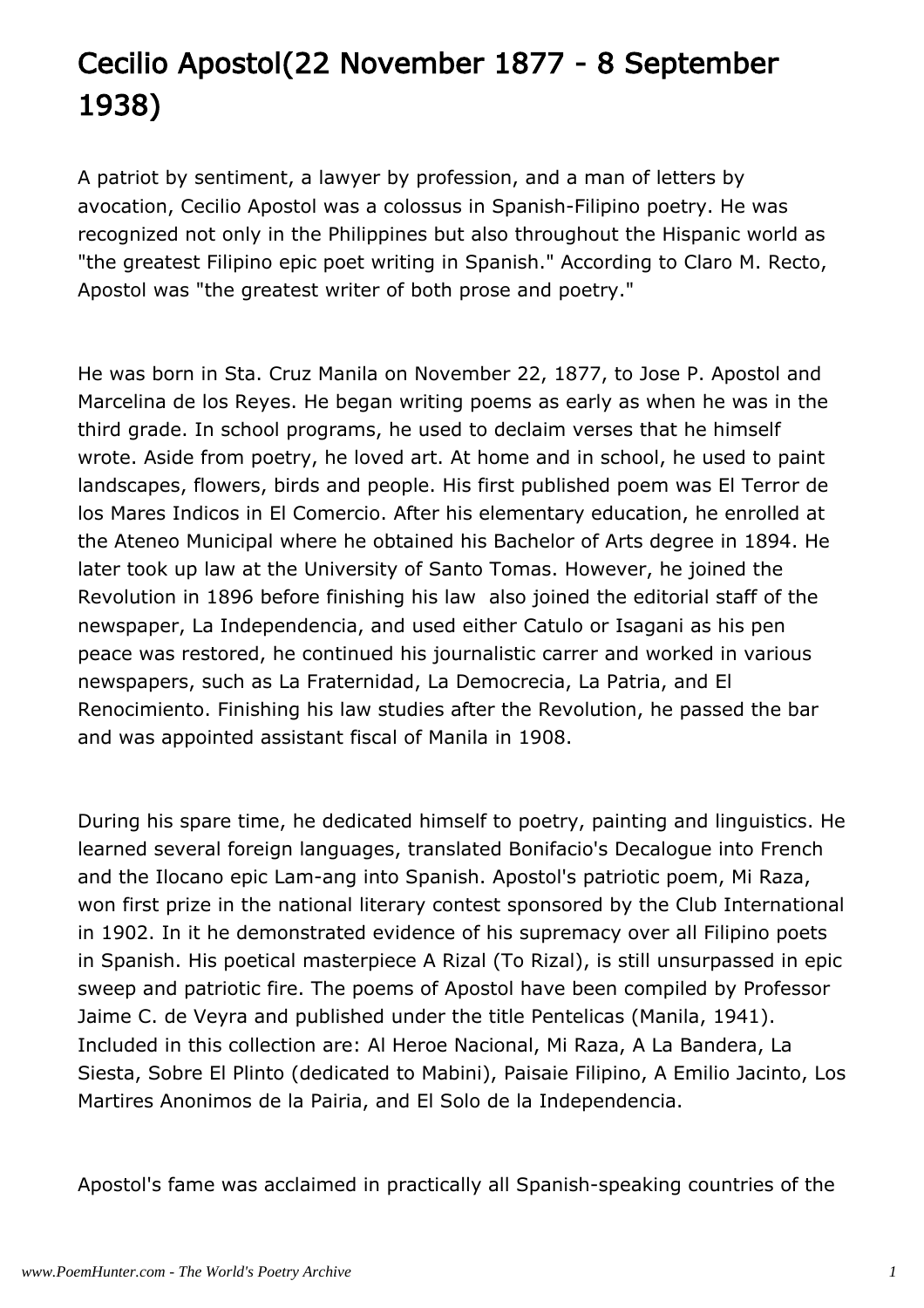world. His poems, together with his biography, appeared in the World Anthology of Spanish Poetry and in the world-famous Enciplopedia España, and in many other books. In recognition of his poetical genius, Apostol was made a corresponding member of the Royal Academy of the Spanish Literature. Some of his poems have been translated into German. Upon the establishment of the Commonwealth in 1935, this great poet-lawyer was asked to become one of President Quezon's legal advisers. He refused the lucrative offer, and a few months later he retired from his position as Manila's assistant fiscal without claiming the customary retirement privileges. He joined the law office of Don Vicente Francisco and distinguished himself there as a brief writer and legal researcher. On September 17, 1938, Apostol died of cerebral hemorrhage at his home in Caloocan at the age of 61. He was survived by his wife Margarita San Jose and six children.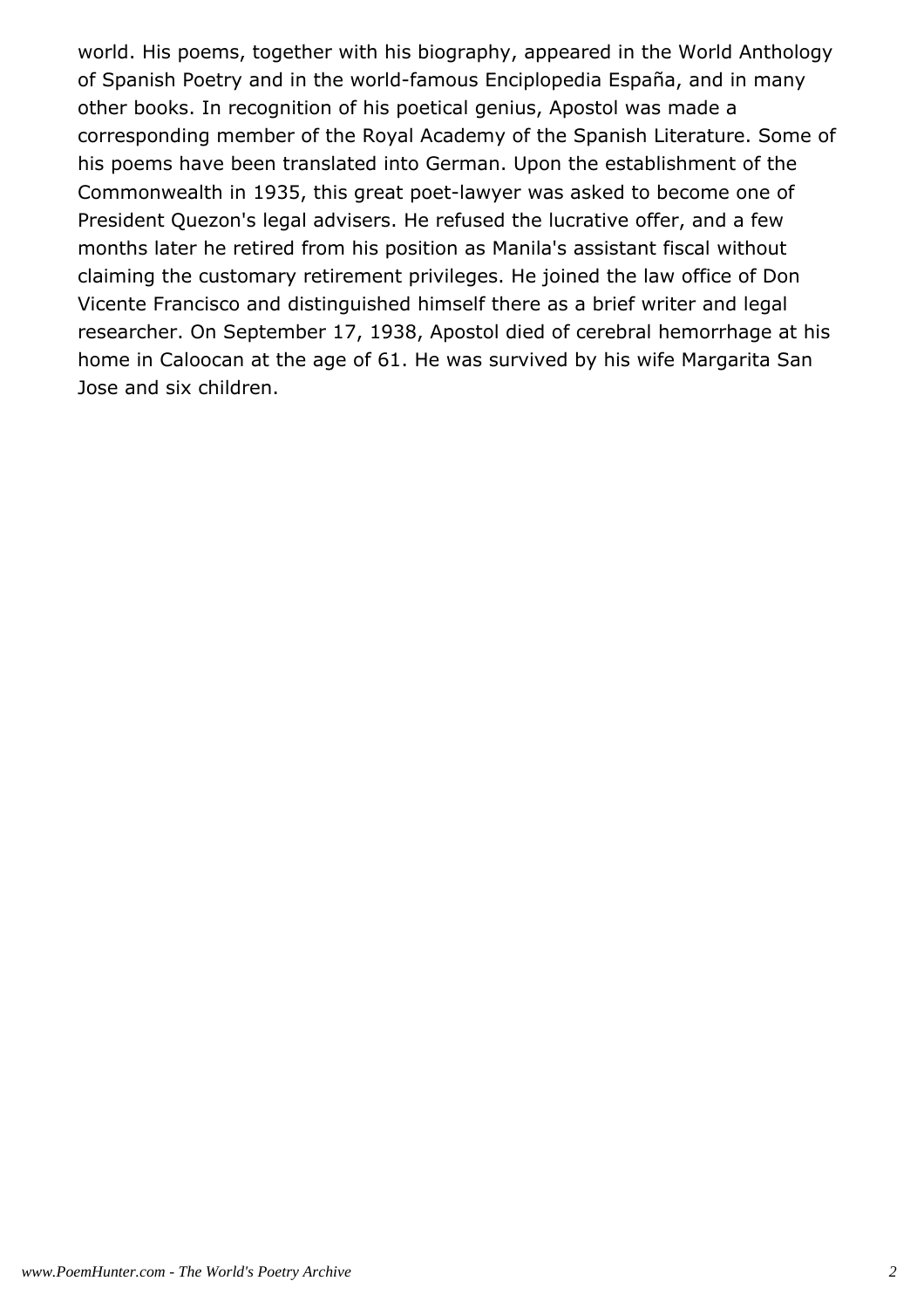### Al Heroe Nacional

Weep not in the mystery of the tomb, over the Spaniards' momentary triumph, for if a bullet your cranium destroye your idea, in turn, an empire destroyed.

Cecilio Apostol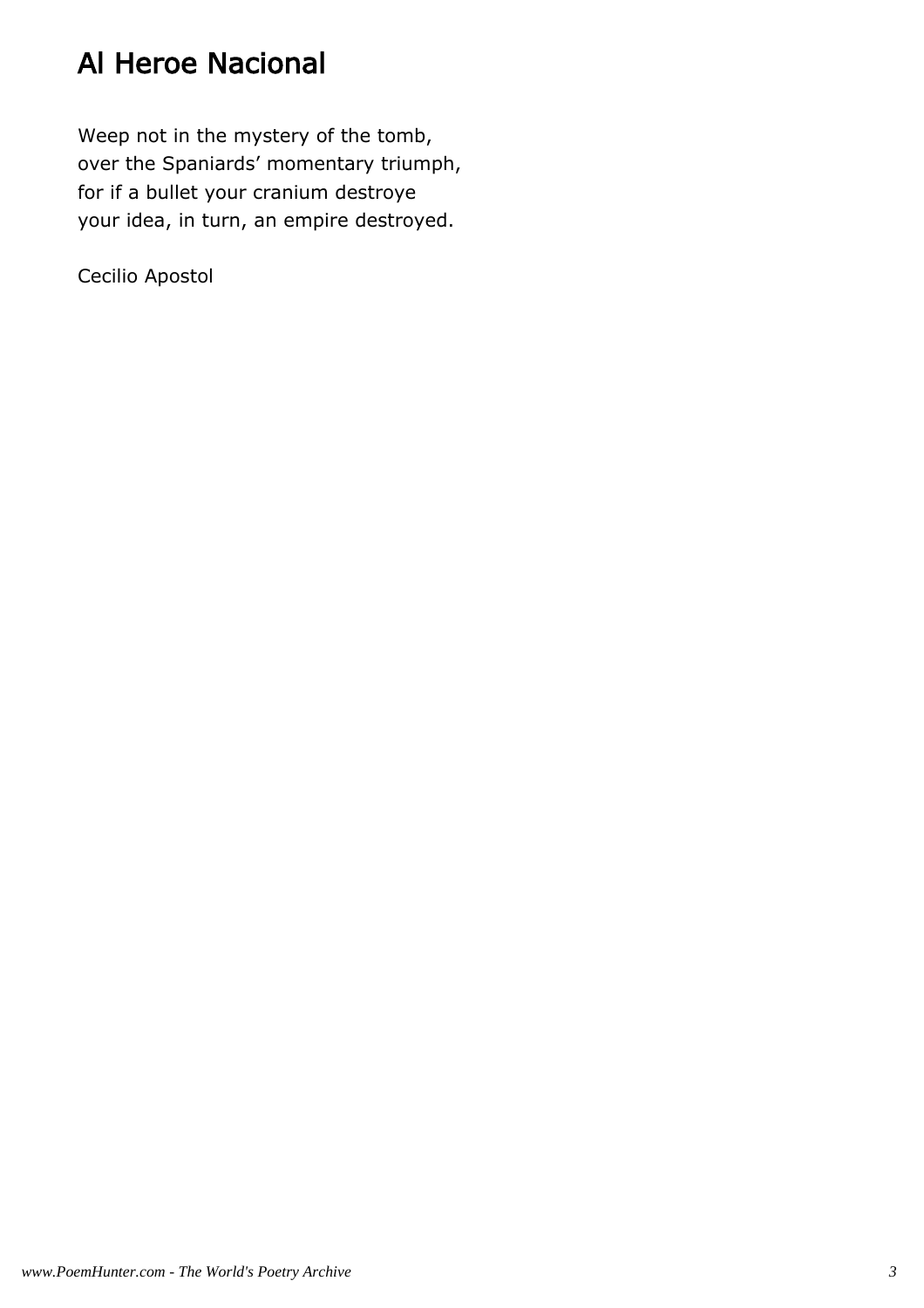## Kay Rizal Tula Ni

Cecilio Apostol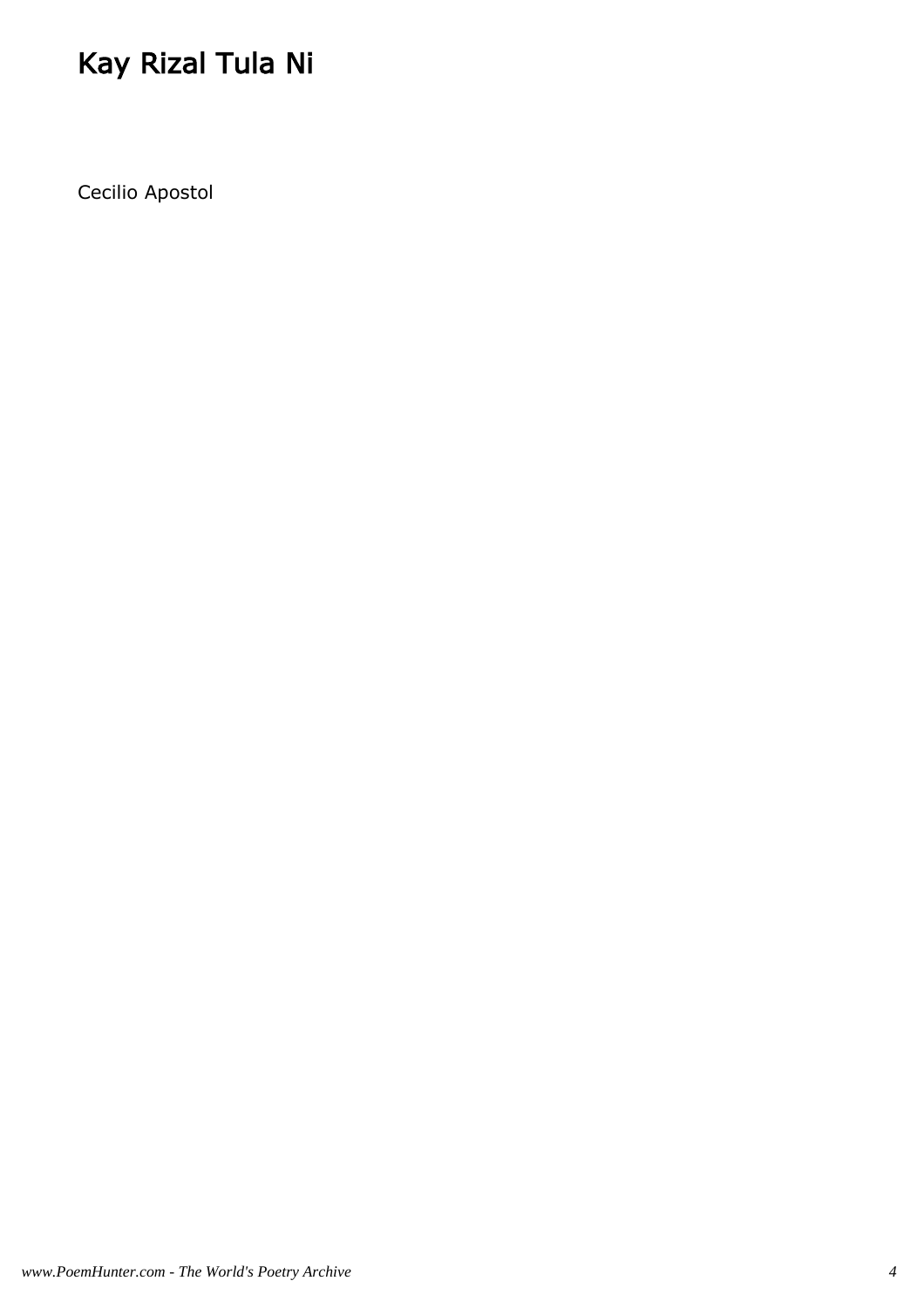#### To The Yankee

As long as greed Tears a gash in foreign hands

Poets, avengers Of the universal conscience, Can you be silent, Drowning the honorable voice of Protest?

Never, when might, Joined with treason and injustice To crush the laws and rights The sacred rights of a race,

When the sons of the infamous Judas Fell the faith that has been sworn, When the whimper of weak peoples They answer with animal laughter;

When the holy right is bartered In the banquet of human ambition, As when the Yankees Toast a nation to the sound of a cannon;

Silence is impossible: the oppressed nation Shall protest indignantly And bury the dagger of vengeance In the enemy's breast.

This unredeemed people May perhaps succumb in the struggle, But only its corpse Can be yoked by alien tyranny.

Yankee! If u defeat us With the powerful weight of weapons, You will not live happily, because you are hated Even by the air of my native land.